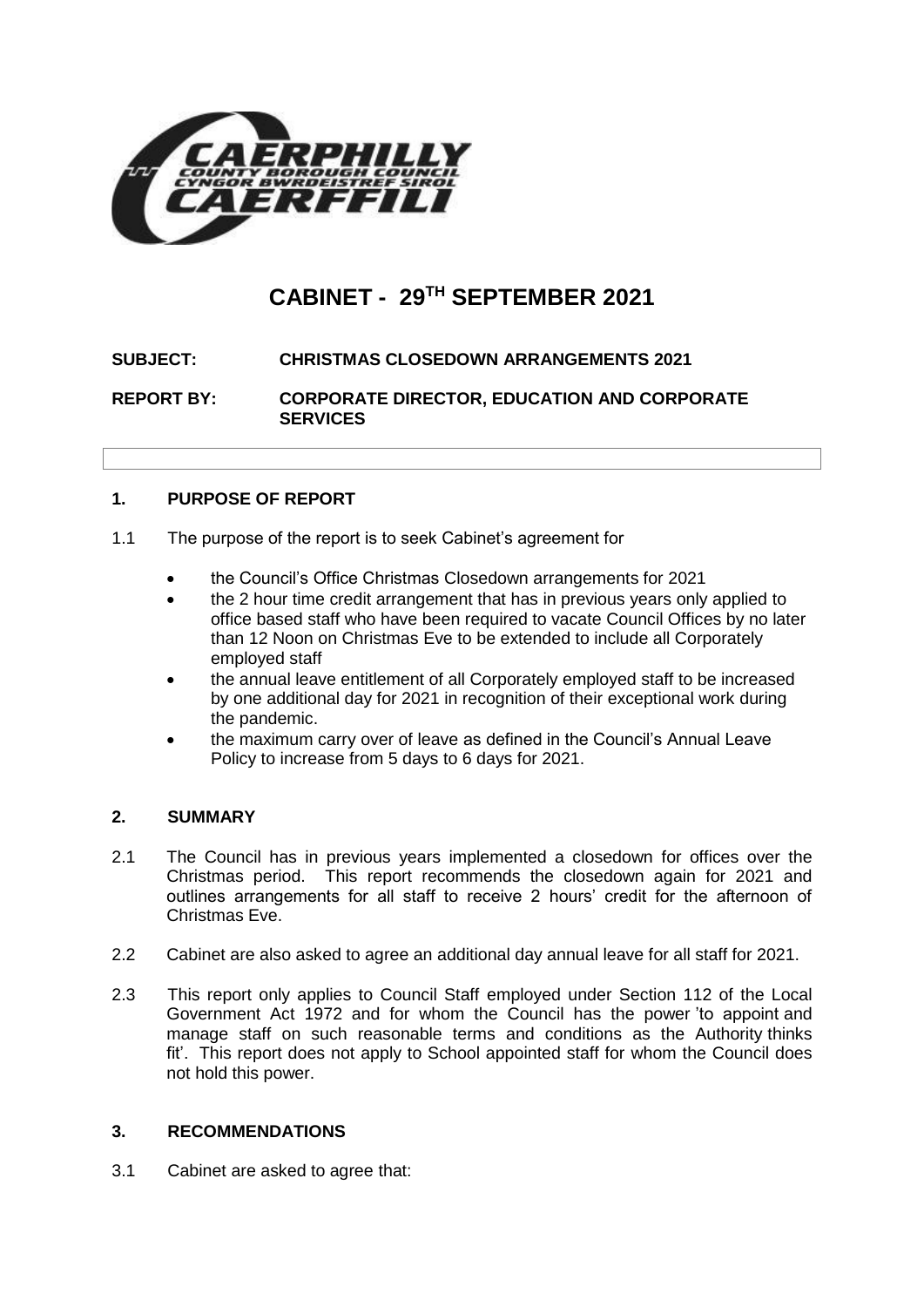- 3.1.1 Corporate offices close at 12 noon on Christmas Eve and reopen on January  $4<sup>th</sup>$ 2022
- 3.1.2 All staff receive 2 hours' credit for Christmas Eve as per the arrangements detailed in this report
- 3.1.3 All staff receive an additional day annual leave for 2021
- 3.1.4 Carry over annual leave be increased to 6 days for this year only.

## **4. REASONS FOR THE RECOMMENDATIONS**

4.1 The recommendations are made to recognise the exceptional commitment and hard work of employees during the pandemic and their excellent response to the challenges it has brought.

#### **5. THE REPORT**

- 5.1 Cabinet will be aware that the Council has in previous years implemented a closedown for offices over the Christmas period.
- 5.2 Christmas Day and Boxing Day 2021 fall on Saturday and Sunday respectively and New Year's Day 2022 falls on a Saturday. In line with NJC and JNC National Agreements, Monday 27<sup>th</sup> December 2021 automatically becomes a public holiday in place of Christmas Day and the Government has designated Tuesday 28<sup>th</sup> December and Monday 3rd January 2022 as public holidays in substitution for Boxing Day and New Year's Day respectively. The Council's extra Statutory Day falls on Wednesday 29th December 2021.
- 5.3 In accordance with closedown arrangements, offices would close at 12 noon on Christmas Eve and reopen on January  $4<sup>th</sup>$  2022. Employees affected by the closedown arrangements will be required to take 2 days annual leave or accrued flexi leave to cover the closedown days of Thursday  $30<sup>th</sup>$  and Friday  $31<sup>st</sup>$  December 2021. Any employee required to work during the Christmas closedown period to cover essential services will not be required to take leave.
- 5.4 It is proposed to continue with this practice again this year and shut corporate offices at 12 noon on Christmas Eve and staff who would ordinarily be office based will be encouraged to start the Christmas closedown period at that time also, crediting staff with 2 hours for the afternoon
- 5.5 It is proposed this year that all staff receive a 2 hour credit. Where front line service and some essential services need to be open on the afternoon of Christmas Eve, services may support the 2 hour paid absence at another time. Where services cannot practically accommodate this 2 hour absence from shift, staff will benefit from 2 hours' additional pay.
- 5.6 In recognition of our excellent staff that have worked tirelessly during the pandemic to ensure that services have not only continued to be provided but have supported new services to be introduced, Cabinet are also asked to agree an additional day annual leave for all staff for 2021, that staff may wish to use during this Christmas period.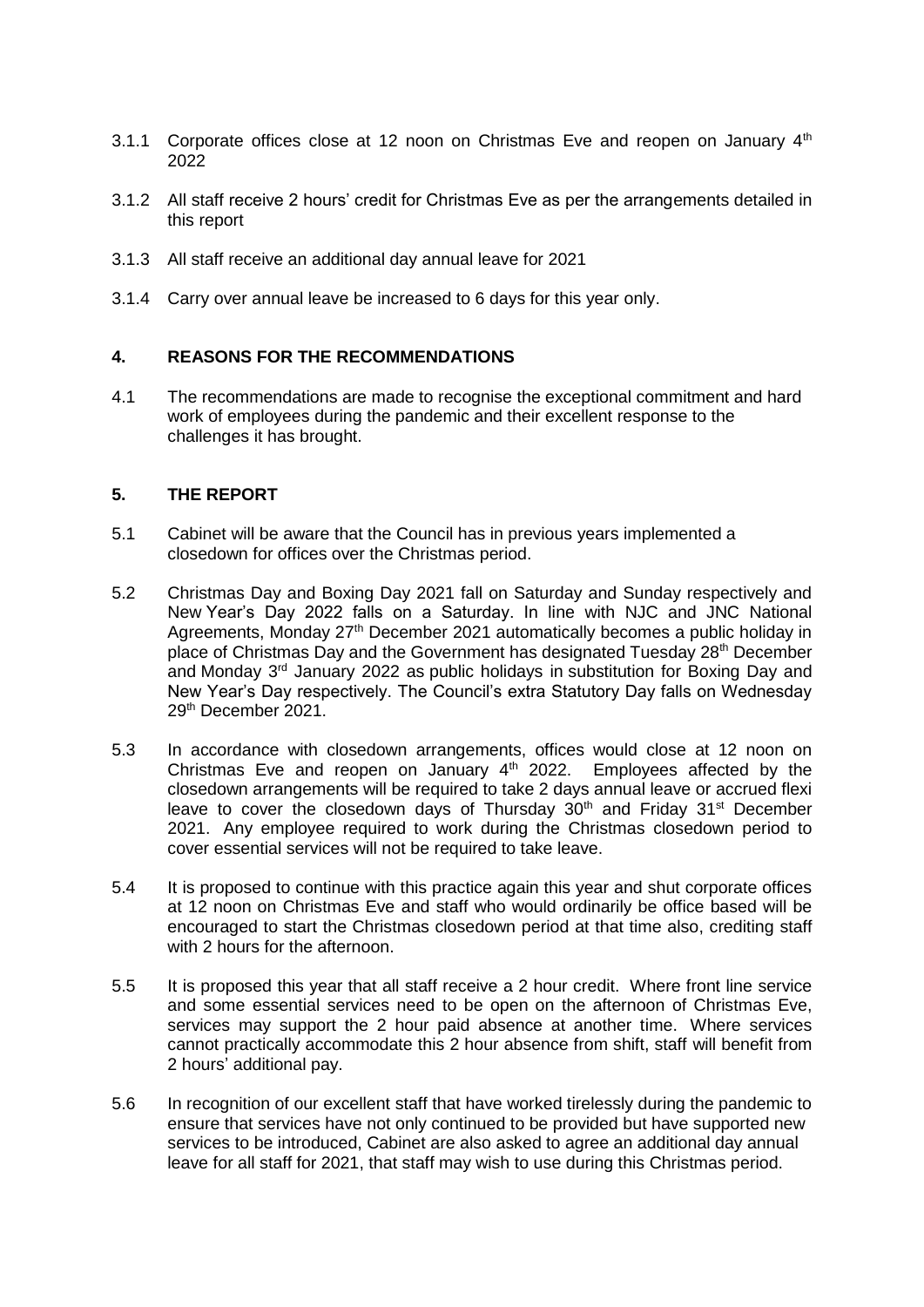- 5.7 The Council's Annual Leave Policy confirms that 'Employees may carry over up to five days annual leave into the following leave year with the prior approval of their manager. Carried over leave should be used as soon as is reasonably possible in the new holiday year.' It may not be possible for all staff to use this additional day annual leave by 31<sup>st</sup> December 2021 due to service provision, so Cabinet are asked to agree that carry over annual leave can be increased to 6 days for this year only.
- 5.8 For clarity this arrangement is for 2021 only and is not a permanent change to the Council's Annual Leave Policy or to the annual leave entitlements of staff.

## 5.9 **Conclusion**

Our staff have been exemplary and we owe them a debt of gratitude. The ethos of "TeamCaerphilly – Better Together" really has been demonstrated on so many levels, each and every day during the pandemic. As a Council we want to ensure our staff know how proud we are of them.

#### 6. **ASSUMPTIONS**

6.1 There are no assumptions made within this report.

## 7. **SUMMARY OF INTEGRATED IMPACT ASSESSMENT**

7.1 An Integrated Impact Assessment (IIA) has not been completed because the outcome of the report, if approved, will benefit every single employee regardless of who they are, what job they hold and where they work.

#### **8. FINANCIAL IMPLICATIONS**

8.1 Any associated costs relating to the 2 hours credit or the additional day annual leave will be a cost to the employing service.

#### **9. PERSONNEL IMPLICATIONS**

9.1 The personnel implications are included within this report.

#### **10. CONSULTATIONS**

10.1 All consultation responses have been reflected in this report.

## **11. STATUTORY POWER**

- 11.1 Local Government Act 1972
- Author: Lynne Donovan, Head of People Services
- Consultees: Cllr. Philippa Marsden, Leader of the Council Cllr. Colin Gordon, Cabinet Member for Corporate Governance